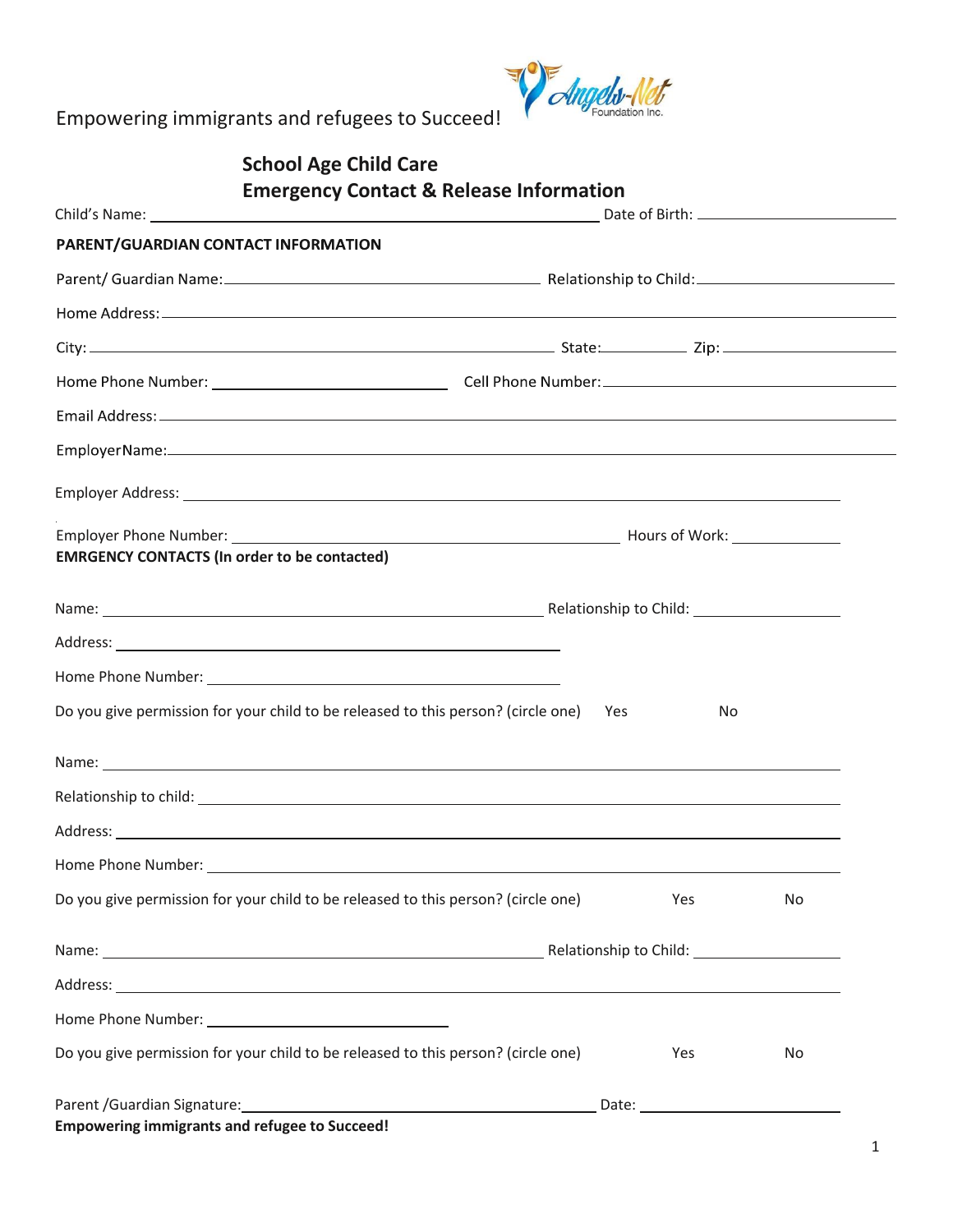

**114 Main Street, Worcester, MA 01608** 

# **Angels-Net Foundation Inc, After-School Early Education & Care Enrollment Form**

|                         |  | <b>CHILD INFORMATION</b>                                                                                      |  |
|-------------------------|--|---------------------------------------------------------------------------------------------------------------|--|
|                         |  |                                                                                                               |  |
|                         |  |                                                                                                               |  |
|                         |  |                                                                                                               |  |
|                         |  |                                                                                                               |  |
|                         |  |                                                                                                               |  |
|                         |  |                                                                                                               |  |
|                         |  |                                                                                                               |  |
|                         |  | ADDITIONAL INFORMATION                                                                                        |  |
|                         |  | Child's Physician:                                                                                            |  |
|                         |  |                                                                                                               |  |
|                         |  |                                                                                                               |  |
|                         |  |                                                                                                               |  |
|                         |  | Individual Health Plan for child with a chronic health condition? If yes, please attached.                    |  |
|                         |  |                                                                                                               |  |
|                         |  | Copies of any legal/custody agreements, court orders, and restraining orders pertaining to the child? If yes, |  |
| please attach. /comment |  |                                                                                                               |  |
|                         |  |                                                                                                               |  |

Parent/Guardian Signature Date" Signature Date"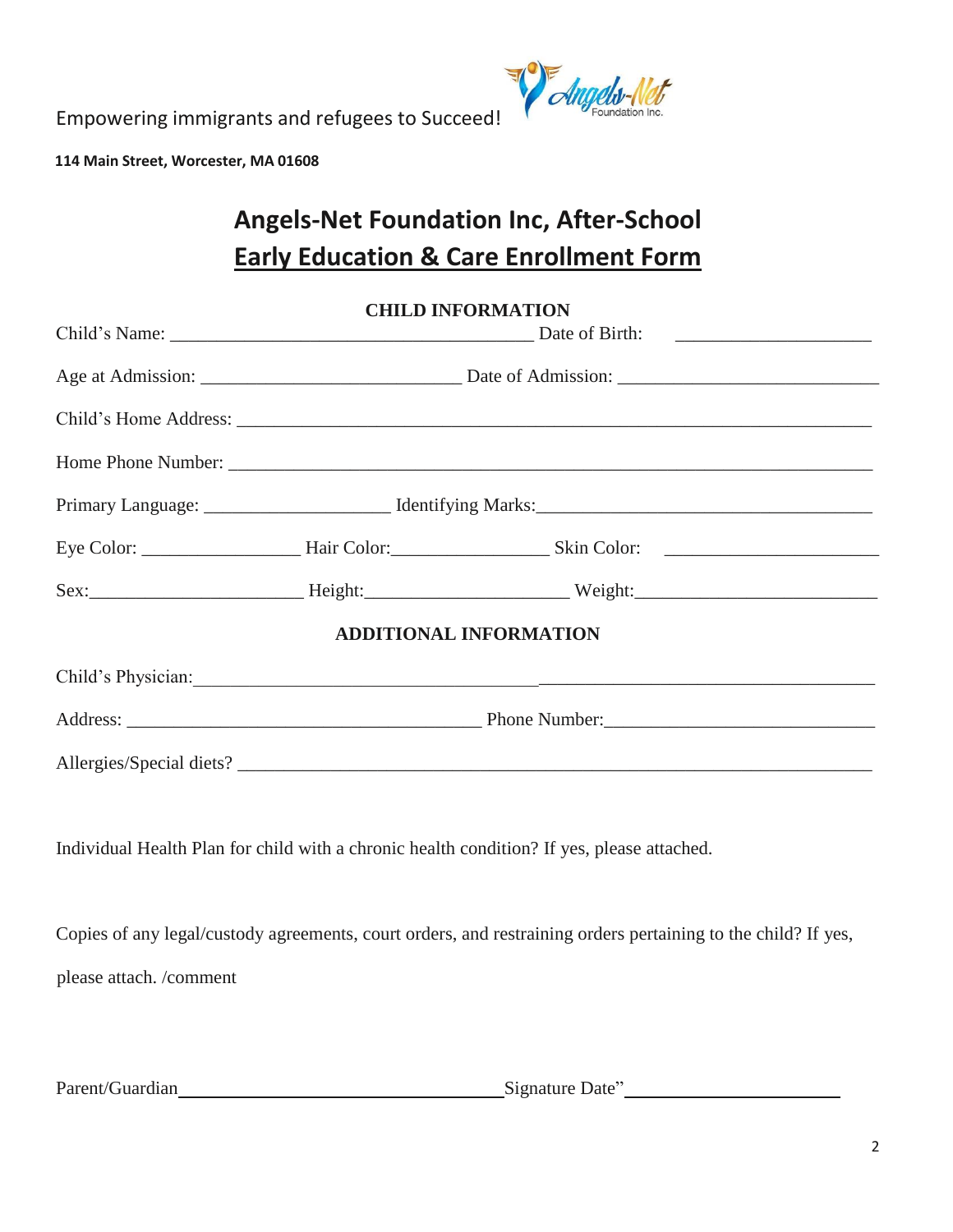

# *Early Education & Care First Aid and Emergency Medical Care Consent* **102 CMR 7.09(3)**

Child's Name: \_\_\_\_\_\_\_\_\_\_\_\_\_\_\_\_\_\_\_\_\_\_\_\_\_\_\_\_\_\_\_\_\_\_\_\_\_\_\_\_\_\_\_ Date of Birth: \_\_\_\_\_\_\_\_\_\_\_\_\_\_\_\_\_\_

I authorize staff in the child care program who are trained in the basics of first aid/CPR to give my child first aid/CPR when appropriate.

|                         | I understand that every effort will be made to contact me in the event of an emergency requiring medical                                                                                                                       |
|-------------------------|--------------------------------------------------------------------------------------------------------------------------------------------------------------------------------------------------------------------------------|
|                         | attention for my child. However, if I cannot be reached, I hereby authorize the program to transport my child                                                                                                                  |
|                         | to the nearest medical care facility and/or to ___________________________, and to secure necessary medical                                                                                                                    |
| treatment for my child. |                                                                                                                                                                                                                                |
|                         | Child's Physician Name: 2008. [2016] The Child's Physician Name: 2016. [2016] The Child's Physician Name: 2016. [2016] The Child of Physician Name: 2016. [2016] The Child of Physician Name: 2016. [2016] The Child of Physic |
|                         |                                                                                                                                                                                                                                |
|                         |                                                                                                                                                                                                                                |
|                         |                                                                                                                                                                                                                                |
|                         | Chronic Health Conditions: 2008 2010 2020 2020 2021 2021 2022 2021 2022 2021 2022 2022 2022 2022 2021 2022 202                                                                                                                 |
|                         |                                                                                                                                                                                                                                |
|                         |                                                                                                                                                                                                                                |
|                         |                                                                                                                                                                                                                                |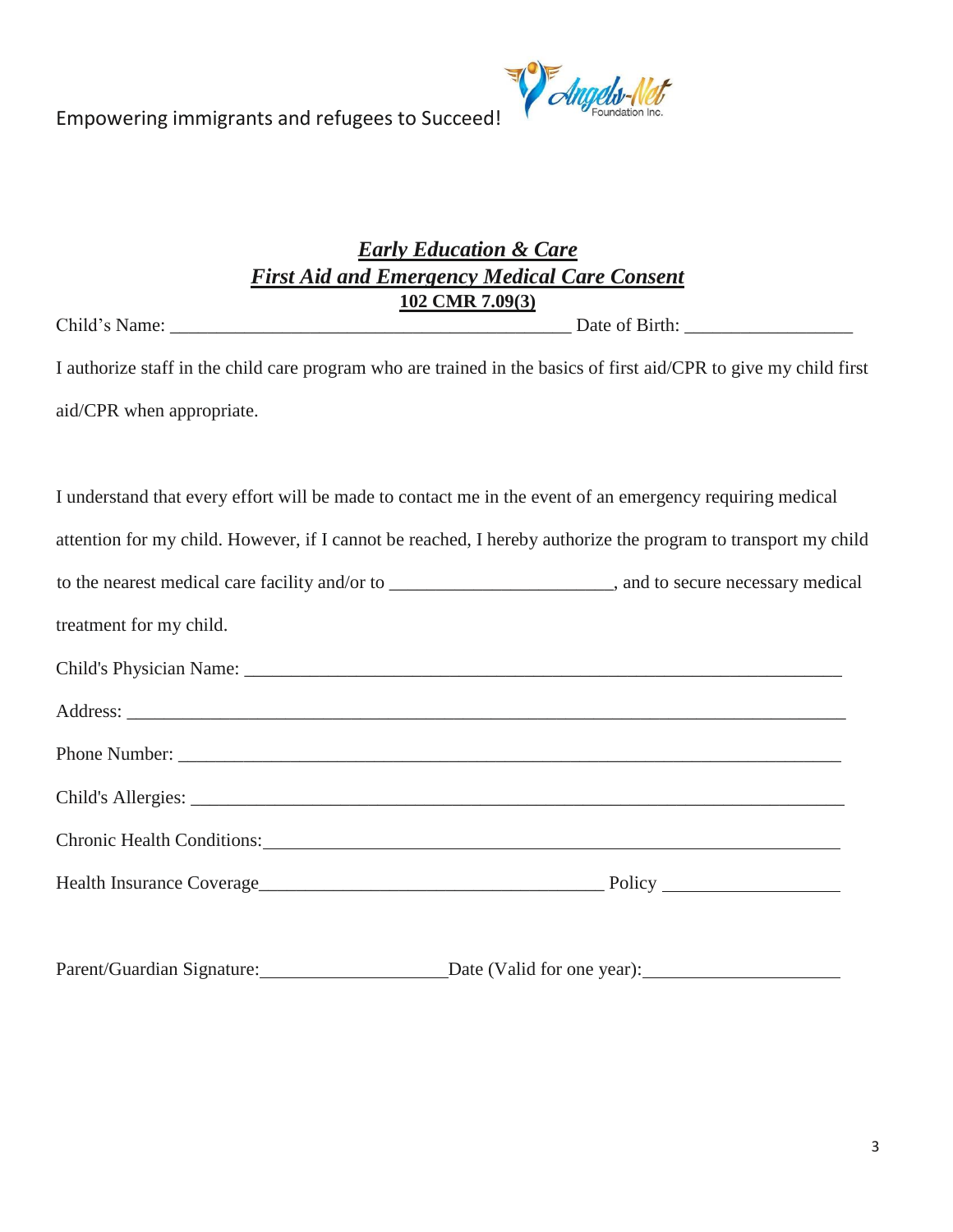

# *Early Education & Child Care Parent Volunteer Opportunities*

Child's Name \_\_\_\_\_\_\_\_\_\_\_\_\_\_\_\_\_\_\_\_\_\_\_\_\_\_\_\_\_\_\_\_\_\_\_\_\_\_\_\_\_ Date of Birth \_\_\_\_\_\_\_\_\_\_\_\_\_\_\_\_\_\_\_\_\_\_

The ANF ASP Early Education & Care staff encourages parents /guardians to be an integral part of their

child's/children growth and development. Please indicate any activities that are of interest to you.

- $\checkmark$  Assisting with homework help in my child/children's classroom.
- $\checkmark$  Chaperone a fieldtrip once a year
- $\checkmark$  Interpreter during program and other activities at the program
- $\checkmark$  Participate in Center open house and fundraising activities
- $\checkmark$  Participate in planning/executing family events
- $\checkmark$  Participate in planning/executing teacher appreciation events
- $\checkmark$  Other: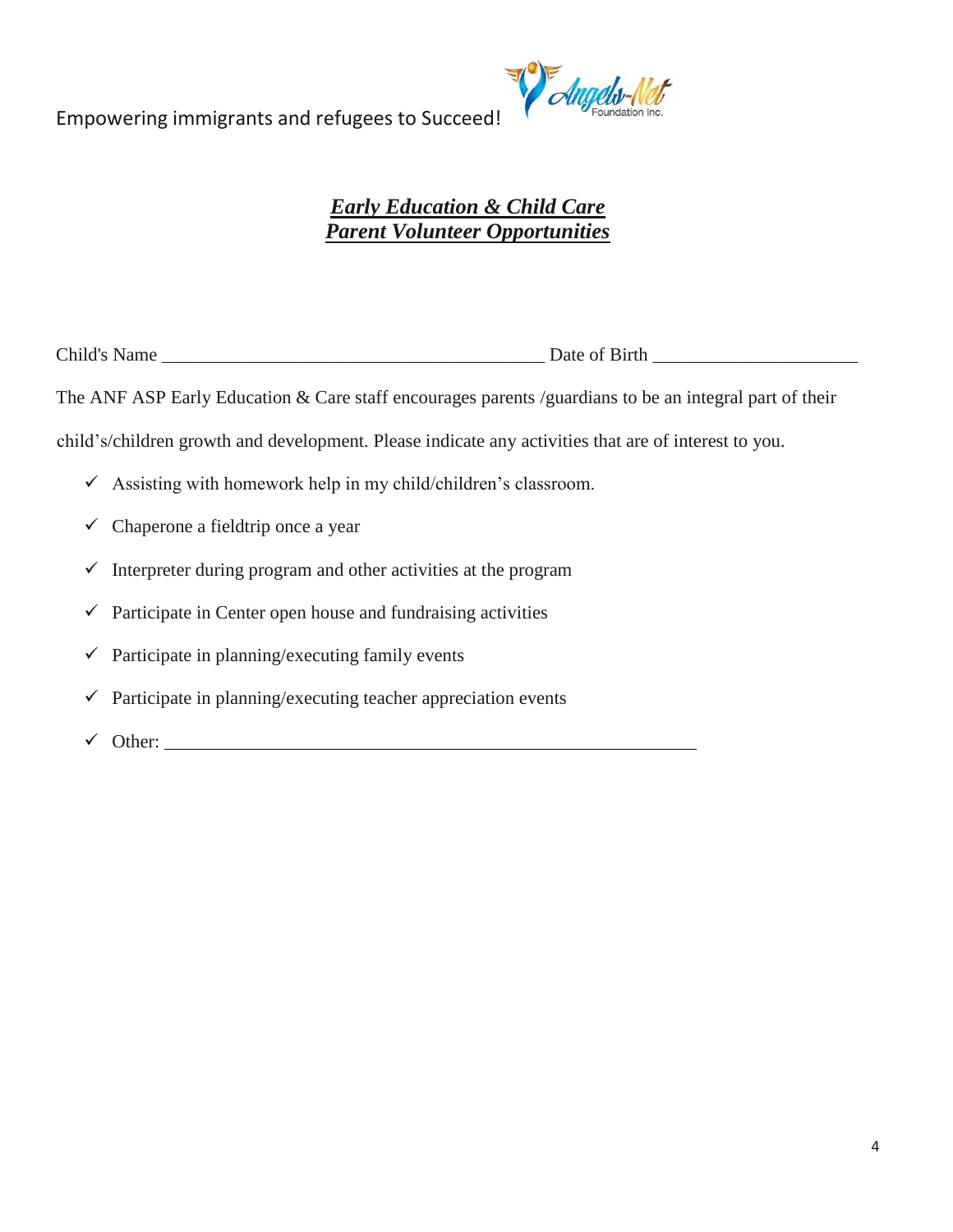

# **To Whom It May Concern:**

|                                                                                    | is enrolled in the Angels-Net Foundation Inc Early Education |
|------------------------------------------------------------------------------------|--------------------------------------------------------------|
| $\&$ Care program. We have been informed that he is allergic to                    |                                                              |
|                                                                                    | . On the enclosed form, please provide us with any           |
| special instruction that maybe relevant to this child's allergy reaction and care. |                                                              |
| Thank you for your response and assistance.                                        |                                                              |
| Sincerely,                                                                         |                                                              |
| Angels-Net Foundation Inc, Early Education & Care Staff.                           |                                                              |
| <b>Parental Consent:</b>                                                           |                                                              |
| I give my child's health care provider permission to release the information       |                                                              |
| requested above to the Angels-Net Foundation Inc, ASProgram.                       |                                                              |
|                                                                                    |                                                              |

Parent/Guardian Signature Date: Date: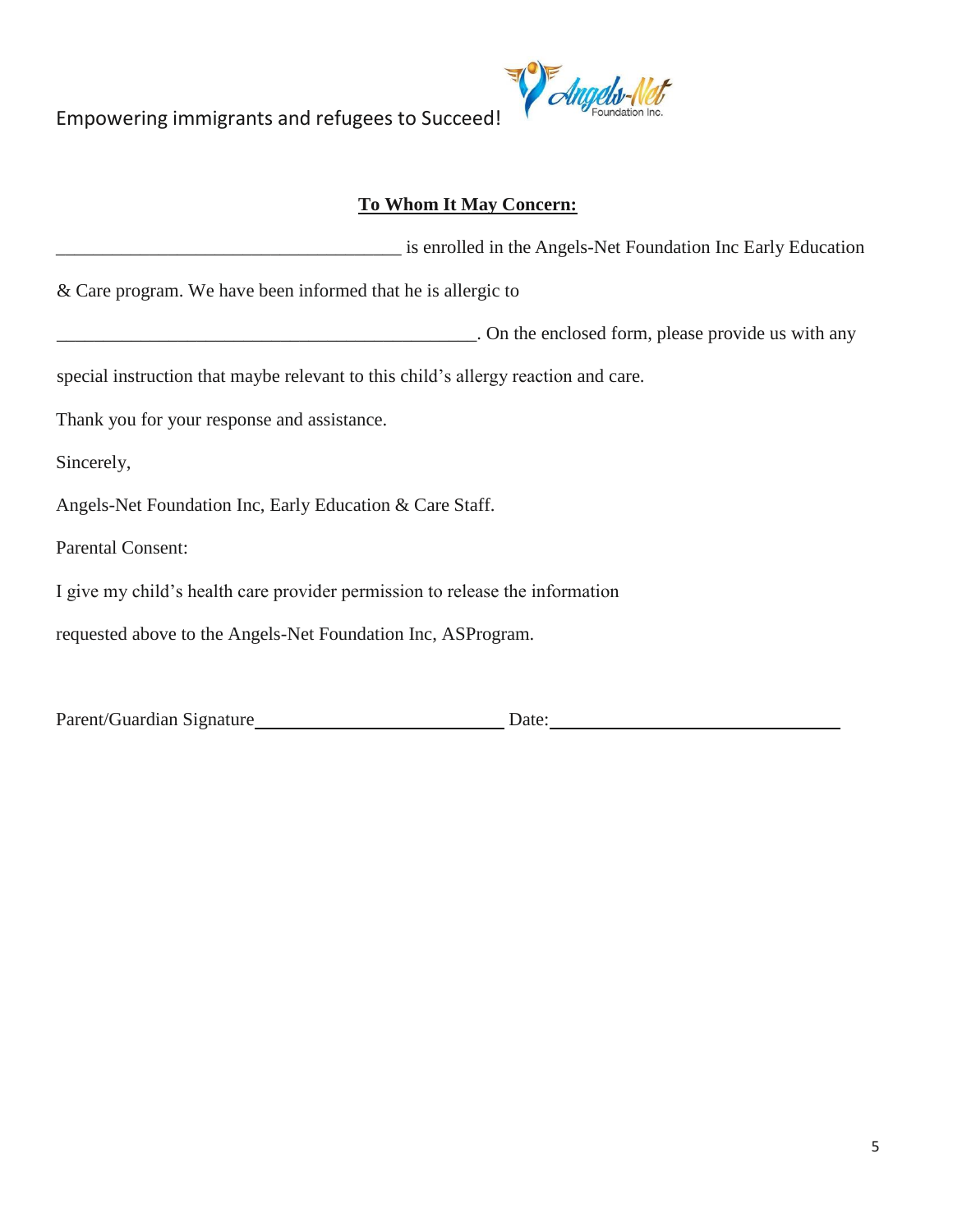

# *Early Education & Child Care Severe Allergy Plan*

Child's Name \_\_\_\_\_\_\_\_\_\_\_\_\_\_\_\_\_\_\_\_\_\_\_\_\_\_\_\_\_\_\_\_\_\_\_\_\_\_\_\_\_ Date of Birth \_\_\_\_\_\_\_\_\_\_\_\_\_\_\_\_\_\_\_\_\_\_

Severe Allergy To: \_\_\_\_\_\_\_\_\_\_\_\_\_\_\_\_\_\_\_\_\_\_\_\_\_\_\_\_\_\_\_\_\_\_\_\_\_\_\_\_\_\_\_\_\_\_\_\_\_\_\_\_\_\_\_\_\_\_\_\_\_\_\_\_\_\_\_\_\_

# **MILD REACTION**

**Mild symptoms consist of: hives; itchy skin; swelling**

#### **Treatment Procedure**

- a. Contact parent or persons listed on the Emergency Card.
- b. Stay with child until parent arrives.
- c. Watch child for more serious symptoms.

#### **Special Instruction (To be completed by health care provider)**

### **SEVERE REACTION**

Severe symptoms consist of: hives all over the body; swelling of the face/neck/tongue; tingling of the tongue;

wheezing, difficulty swallowing/breathing; vomiting; signs of shock; loss of consciousness.

### **Treatment Procedure**

Use premeasured EpiPen/EpiPen Jr.

Call 911. Anytime the EpiPen is given to a child, 911 will be contacted.

Contact parent or persons listed on the Emergency Card. Staff will accompany child if parent is

unavailable.

Special Instruction (To be completed by health care provider)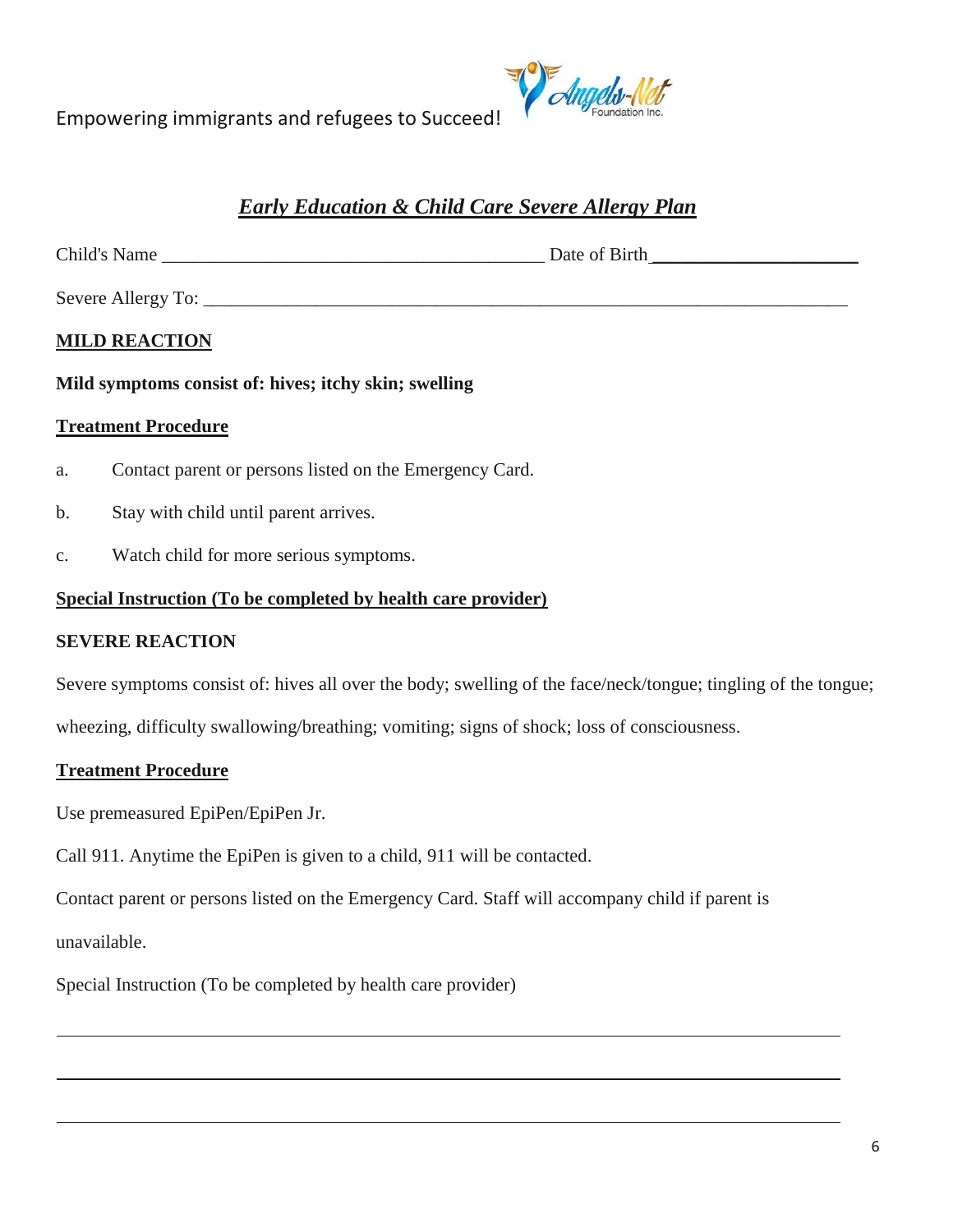

| <b>Early Education &amp; Care</b><br><b>Contact Information / Authorized to Release</b>                                                                                                                                                |                                                      |  |  |  |  |
|----------------------------------------------------------------------------------------------------------------------------------------------------------------------------------------------------------------------------------------|------------------------------------------------------|--|--|--|--|
|                                                                                                                                                                                                                                        |                                                      |  |  |  |  |
| PARENT / GUARDIAN CONTACT INFORMATION                                                                                                                                                                                                  |                                                      |  |  |  |  |
|                                                                                                                                                                                                                                        |                                                      |  |  |  |  |
|                                                                                                                                                                                                                                        |                                                      |  |  |  |  |
| Reachable Phone Number: Nearly 2008                                                                                                                                                                                                    |                                                      |  |  |  |  |
|                                                                                                                                                                                                                                        |                                                      |  |  |  |  |
|                                                                                                                                                                                                                                        |                                                      |  |  |  |  |
|                                                                                                                                                                                                                                        |                                                      |  |  |  |  |
|                                                                                                                                                                                                                                        |                                                      |  |  |  |  |
|                                                                                                                                                                                                                                        |                                                      |  |  |  |  |
|                                                                                                                                                                                                                                        |                                                      |  |  |  |  |
|                                                                                                                                                                                                                                        |                                                      |  |  |  |  |
| Email Address: and a manufacturer of the state of the state of the state of the state of the state of the state of the state of the state of the state of the state of the state of the state of the state of the state of the         |                                                      |  |  |  |  |
| Work Name: North Commission Commission Commission Commission Commission Commission Commission Commission Commission                                                                                                                    |                                                      |  |  |  |  |
|                                                                                                                                                                                                                                        |                                                      |  |  |  |  |
| Work Phone Number: New York: New York: New York: New York: New York: New York: New York: New York: New York: New York: New York: New York: New York: New York: New York: New York: New York: New York: New York: New York: New         |                                                      |  |  |  |  |
|                                                                                                                                                                                                                                        | <b>EMERGENCY CONTACTS (In order to be contacted)</b> |  |  |  |  |
|                                                                                                                                                                                                                                        |                                                      |  |  |  |  |
| Name<br>Address and the contract of the contract of the contract of the contract of the contract of the contract of the contract of the contract of the contract of the contract of the contract of the contract of the contract of th |                                                      |  |  |  |  |
|                                                                                                                                                                                                                                        |                                                      |  |  |  |  |
|                                                                                                                                                                                                                                        |                                                      |  |  |  |  |
| Do you give permission for child to be released to this person? Yes______ No_                                                                                                                                                          |                                                      |  |  |  |  |
| Name                                                                                                                                                                                                                                   |                                                      |  |  |  |  |
| Address                                                                                                                                                                                                                                |                                                      |  |  |  |  |
| Relationship to                                                                                                                                                                                                                        |                                                      |  |  |  |  |
| child                                                                                                                                                                                                                                  |                                                      |  |  |  |  |
| Home Phone                                                                                                                                                                                                                             | Cell Phone                                           |  |  |  |  |
| Do you give permission for child to be released to this person? Yes                                                                                                                                                                    | N <sub>o</sub>                                       |  |  |  |  |
| Name                                                                                                                                                                                                                                   |                                                      |  |  |  |  |
| Address                                                                                                                                                                                                                                |                                                      |  |  |  |  |
|                                                                                                                                                                                                                                        |                                                      |  |  |  |  |
| Home Phone                                                                                                                                                                                                                             | Cell Phone                                           |  |  |  |  |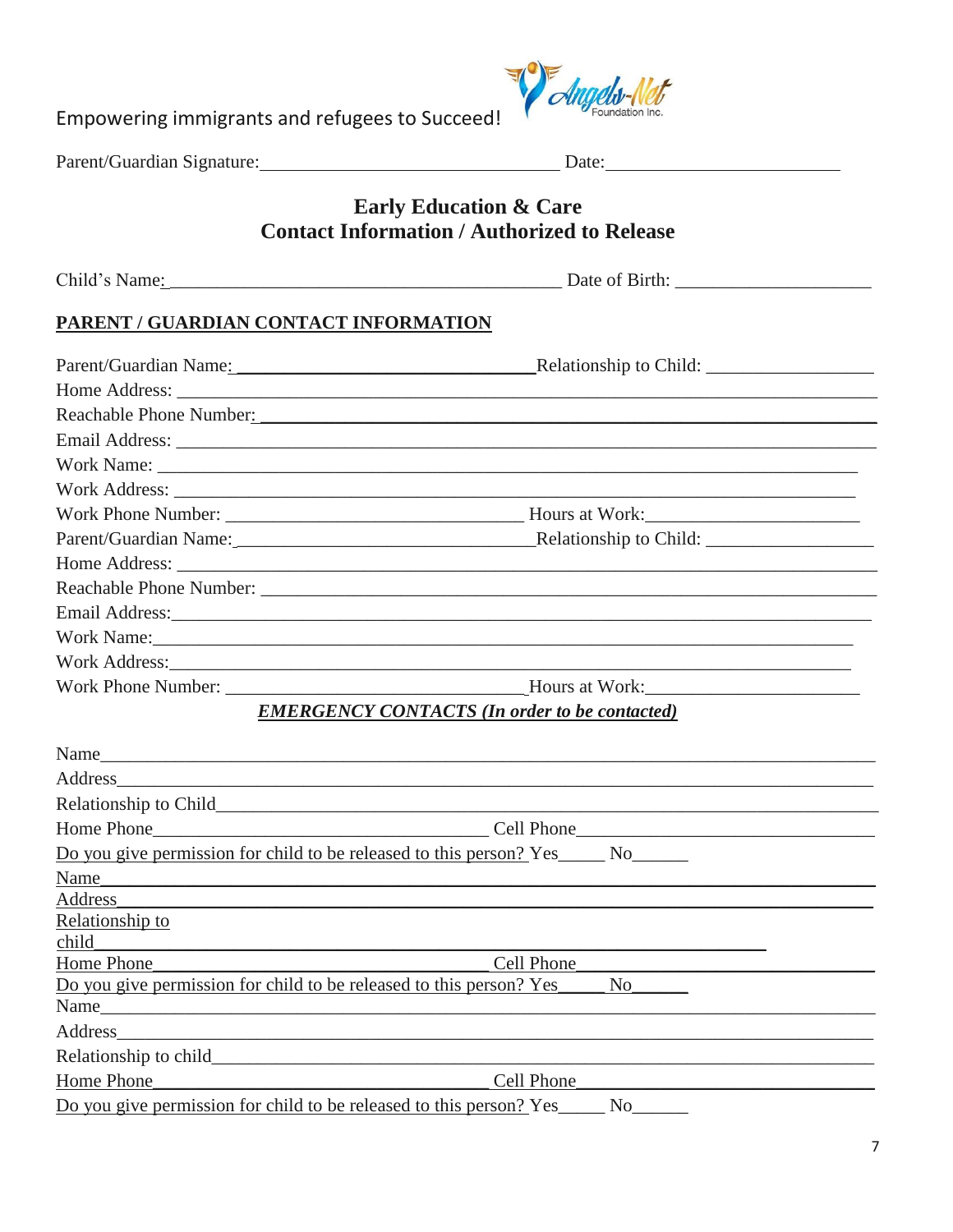

|                                                                            | Parent/Guardian Signature: Date: Date:                                                                                                                                           |
|----------------------------------------------------------------------------|----------------------------------------------------------------------------------------------------------------------------------------------------------------------------------|
|                                                                            | <b>Early Education &amp; Child Care Emergency Card</b>                                                                                                                           |
|                                                                            |                                                                                                                                                                                  |
|                                                                            |                                                                                                                                                                                  |
|                                                                            | <b>INSTRUCTIONS TO REACH PARENT/GUARDIAN</b>                                                                                                                                     |
|                                                                            |                                                                                                                                                                                  |
|                                                                            |                                                                                                                                                                                  |
|                                                                            | 2. Name Relationship                                                                                                                                                             |
|                                                                            |                                                                                                                                                                                  |
|                                                                            | PEDIATRICIAN OR SOURCE OF HEALTH CARE                                                                                                                                            |
|                                                                            |                                                                                                                                                                                  |
|                                                                            |                                                                                                                                                                                  |
|                                                                            | <b>EMERGENCY CONTACT PERSON(S)</b>                                                                                                                                               |
|                                                                            |                                                                                                                                                                                  |
|                                                                            |                                                                                                                                                                                  |
|                                                                            | Do you give permission for child to be released to this person? Yes No                                                                                                           |
|                                                                            |                                                                                                                                                                                  |
|                                                                            |                                                                                                                                                                                  |
| Do you give permission for child to be released to this person? Yes No     |                                                                                                                                                                                  |
|                                                                            | <b>INSURANCE INFORMATION (Optional)</b>                                                                                                                                          |
|                                                                            |                                                                                                                                                                                  |
|                                                                            |                                                                                                                                                                                  |
|                                                                            |                                                                                                                                                                                  |
|                                                                            | <b>MEDICAL EMERGENCY TREATMENT</b>                                                                                                                                               |
| Child<br>be reached or when delay would be dangerous to my child's health. | I hereby give Angels-Net Foundation Inc, ASP permission to administer basic first aid and/or CPR to me<br>and/or take my child to a hospital for medical treatment when I cannot |

Parent/Guardian Signature: Date: Date: Date: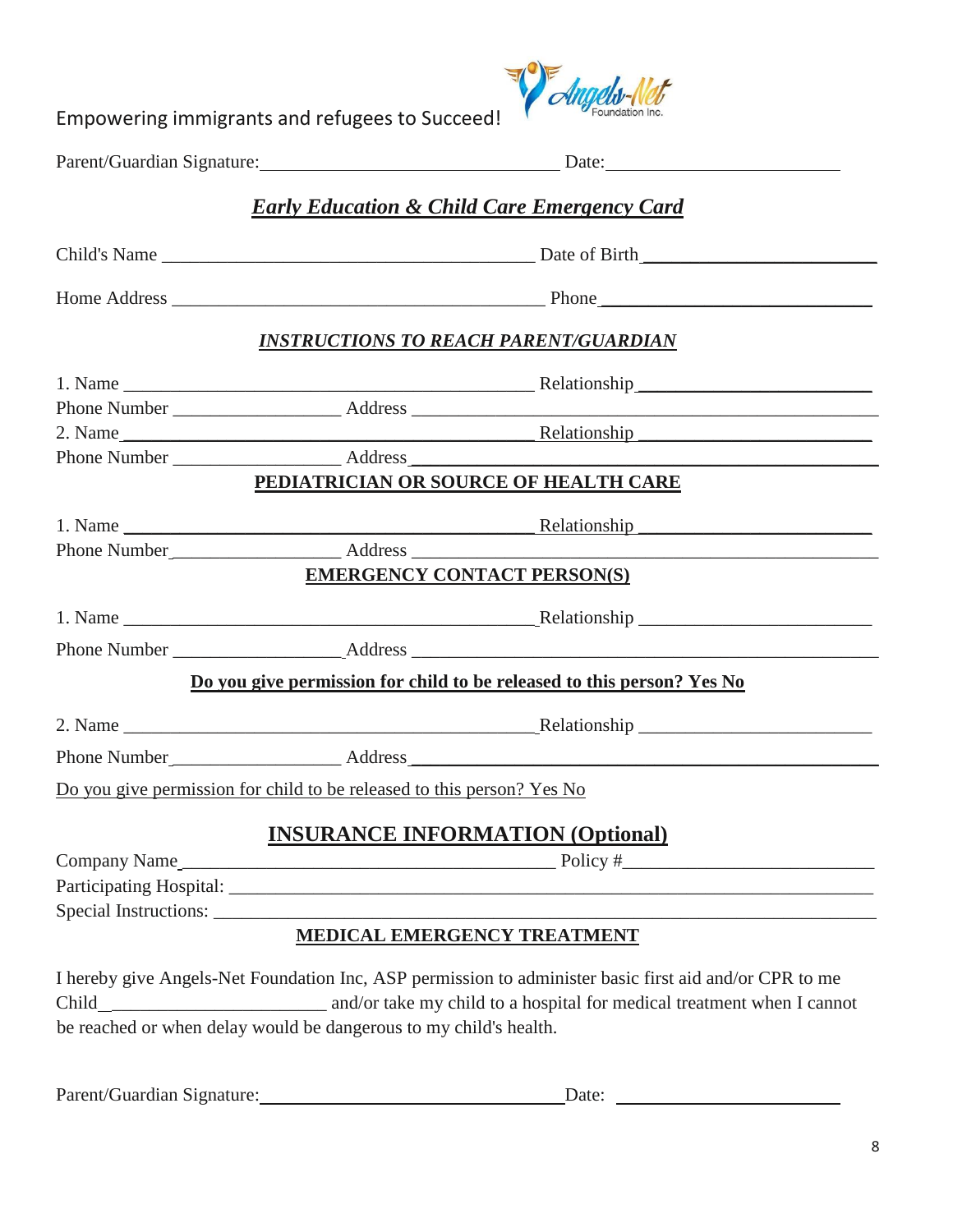

# *Early Education & Child Care Consent Form*

Child's Name \_\_\_\_\_\_\_\_\_\_\_\_\_\_\_\_\_\_\_\_\_\_\_\_\_\_\_\_\_\_\_\_\_\_\_\_\_\_\_\_\_\_\_ Date of Birth \_\_\_\_\_\_\_\_\_\_\_\_\_\_\_\_\_\_\_\_\_\_

# *PHOTOGRAPHS*

I give permission for photograph to be taken of my child/children for use by the ANF in program brochures,

annual report, website, and other promotional materials and for release to local newspapers.

Parent Signature:

# *SUNSCREEN*

I understand that I will apply sunscreen to my child prior to arriving to the center during summer time. I will provide to the center sunscreen with SPF 15 or higher and is labeled with my child's name for outdoors activities. I give the ANF staff permission to apply sunscreen on my child/children. \_\_\_\_\_\_\_\_\_\_\_ Initial

# *ACTIVITIES, PLAY & OBSERVATION*

I give permission for my child to:

- Use play equipment at ANF after school program.
- Participate in ALL activities
- Leave the center for walks under the supervision of an authorized staff
- Be observed by students
- Participate in (summer swim lessons) a program in partnership with the YWCA

Parent/Guardian Signature: Date: Date: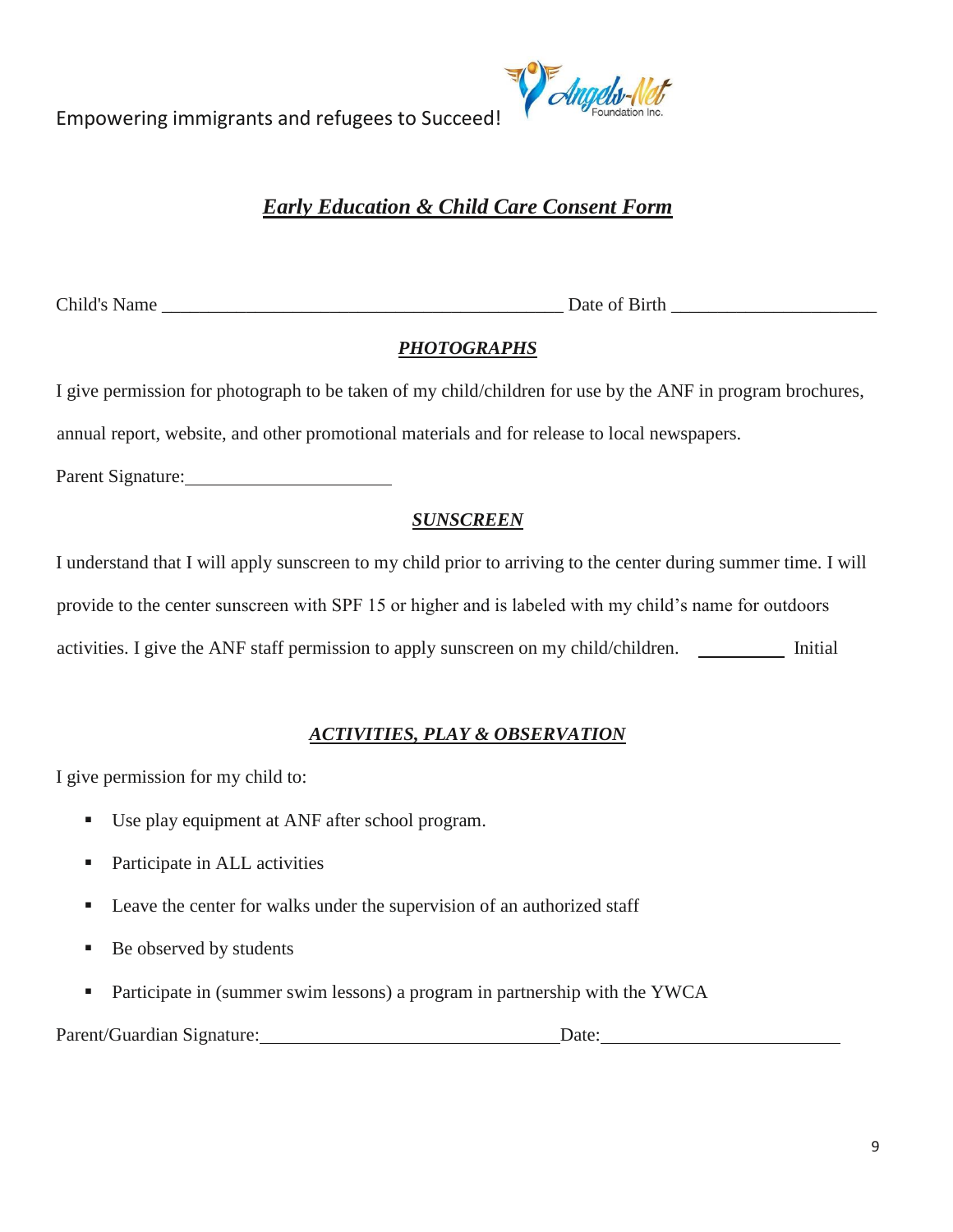

Date:

Dear Physician:

\_\_\_\_\_\_\_\_\_\_\_\_\_\_\_\_\_\_\_\_\_\_\_\_\_\_\_\_\_\_\_\_\_\_\_\_\_\_\_\_\_\_\_\_ is enrolled in an after-school age program licensed by the Department of Early Education and Care. The Department of Early Education and Care's regulations require at the time of admission a written statement from a physician as evidence of each child's annual physical examination, immunizations and lead screening in accordance with Department of Public Health's recommended schedules. A prompt response to this is appreciated.

Evidence of a physical exam is valid for one year from the date the child was examined and must be renewed annually thereafter.

### **IDENTIFICATION**

|                                                                                                                                                                                                                                | Name of Child: Date of Birth: Date of Birth:                               |
|--------------------------------------------------------------------------------------------------------------------------------------------------------------------------------------------------------------------------------|----------------------------------------------------------------------------|
|                                                                                                                                                                                                                                | Country of origin: Date of entry:                                          |
|                                                                                                                                                                                                                                |                                                                            |
| Name of Parents:                                                                                                                                                                                                               |                                                                            |
|                                                                                                                                                                                                                                |                                                                            |
| Date of Examination of Child: 1999 and 2009 and 2009 and 2009 and 2009 and 2009 and 2009 and 2009 and 2009 and 2009 and 2009 and 2009 and 2009 and 2009 and 2009 and 2009 and 2009 and 2009 and 2009 and 2009 and 2009 and 200 |                                                                            |
|                                                                                                                                                                                                                                | What is your opinion concerning the child's general health and appearance? |
|                                                                                                                                                                                                                                |                                                                            |
|                                                                                                                                                                                                                                |                                                                            |
|                                                                                                                                                                                                                                |                                                                            |

Has this child been screened for lead poisoning? Yes No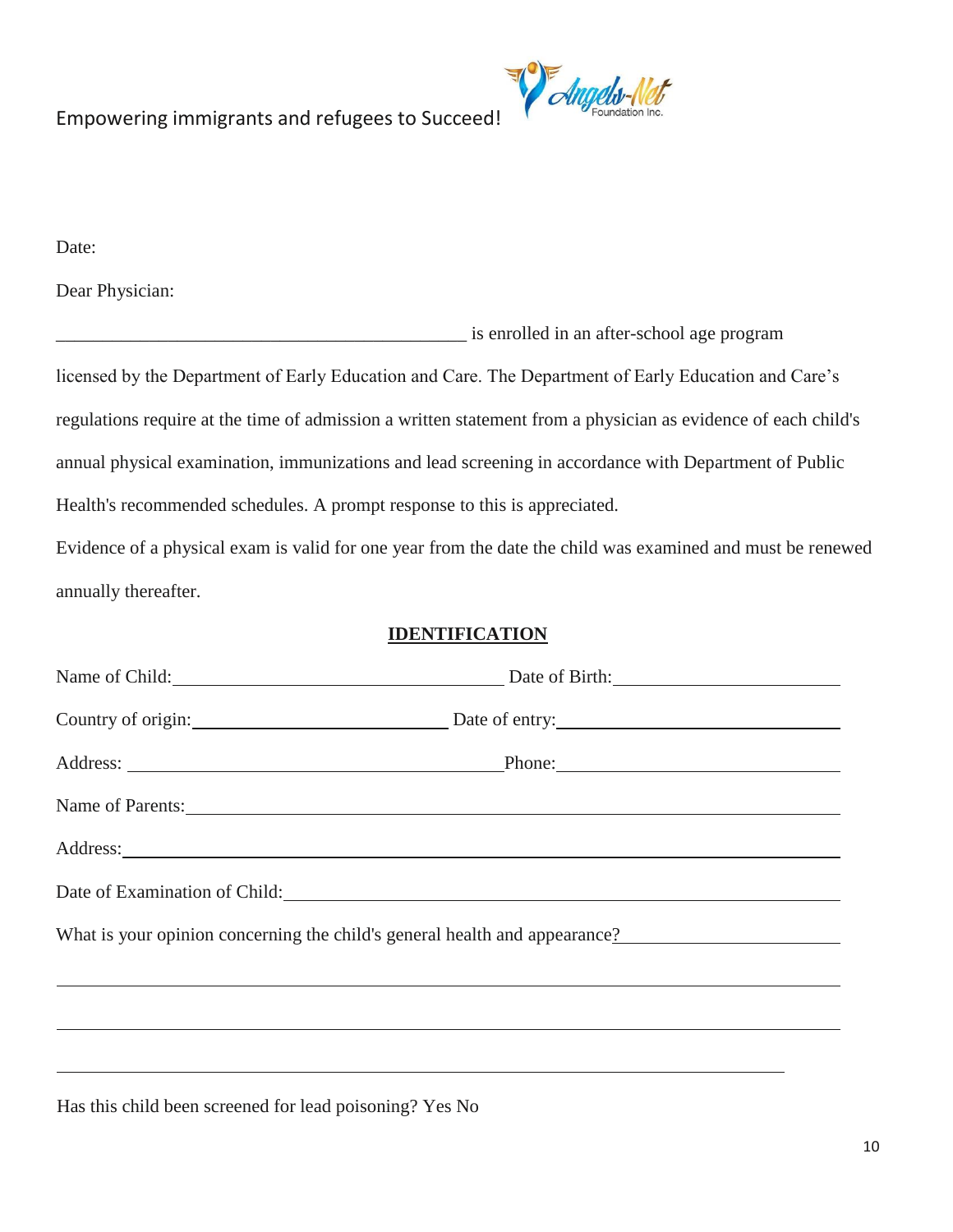

If Yes, date screened: \_\_\_\_\_\_\_\_\_\_\_\_\_\_\_

Does this child have any disabilities or chronic medical problems (allergies, limited vision, etc.) which

require special consideration or care by the child care provider? If so, please detail below:

### *Comments:*

|                                                      | Date: |  |
|------------------------------------------------------|-------|--|
| Please return to Program: _Angels-Net Foundation Inc |       |  |
| 360 West Boylston Street, Suite 216                  |       |  |
| Worcester, MA 01583                                  |       |  |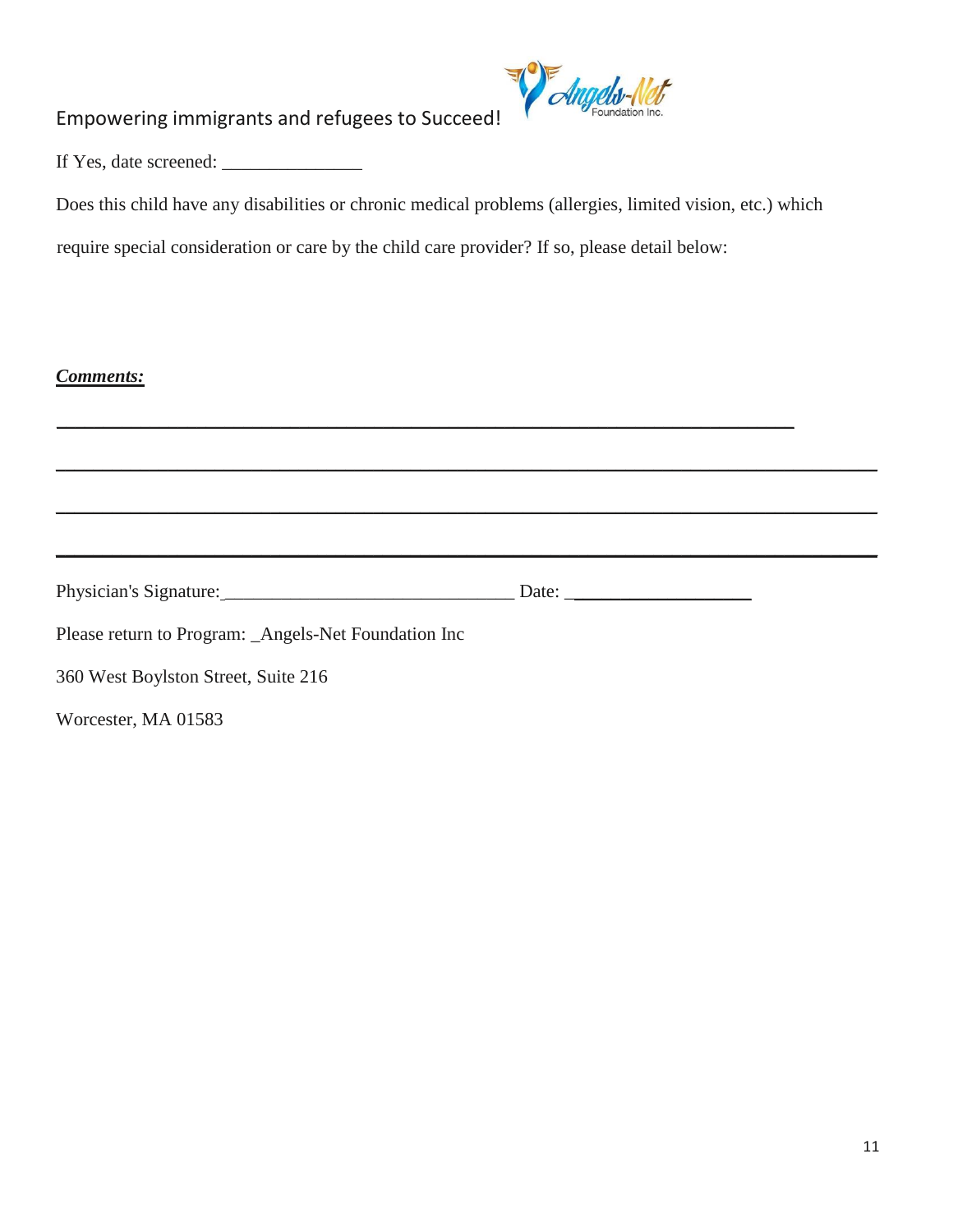

# Early Education & Care Transportation Plan and Daily Schedule

Indicate how your child will arrive and depart from the ASP program on a daily basis.

# *Arrival & Departure*

| <b>Arrival</b>                        | <b>Departure</b>                      |
|---------------------------------------|---------------------------------------|
| Supervised Walk ___ Unsupervised Walk | Supervised Walk ___ Unsupervised Walk |
| Parent Drop-off ___ Parent Pick-up    | Parent Drop-off ___ Parent Pick-up    |
| Public/Private/Van                    | Public/Private/Van                    |
| ANF Program Van                       | <b>ANF Program Van</b>                |
| Contract/Van                          | Contract/Van                          |
| Other:                                | Other:                                |

| Arrival   | Monday | Tuesday | Wednesday | Thursday | Friday |
|-----------|--------|---------|-----------|----------|--------|
| Departure | Monday | Tuesday | Wednesday | Thursday | Friday |

# *Late Pick-up*

Children picked-up 7minitues later than regular pick up time will be charged a late fee of \$5.00. The fee will be collected on the same day, or the following day upon the child's arrival to the program.

Parent/Guardian Signature: \_\_\_\_\_\_\_\_\_\_\_\_\_\_\_\_\_\_\_\_\_\_\_\_\_\_\_\_Date: